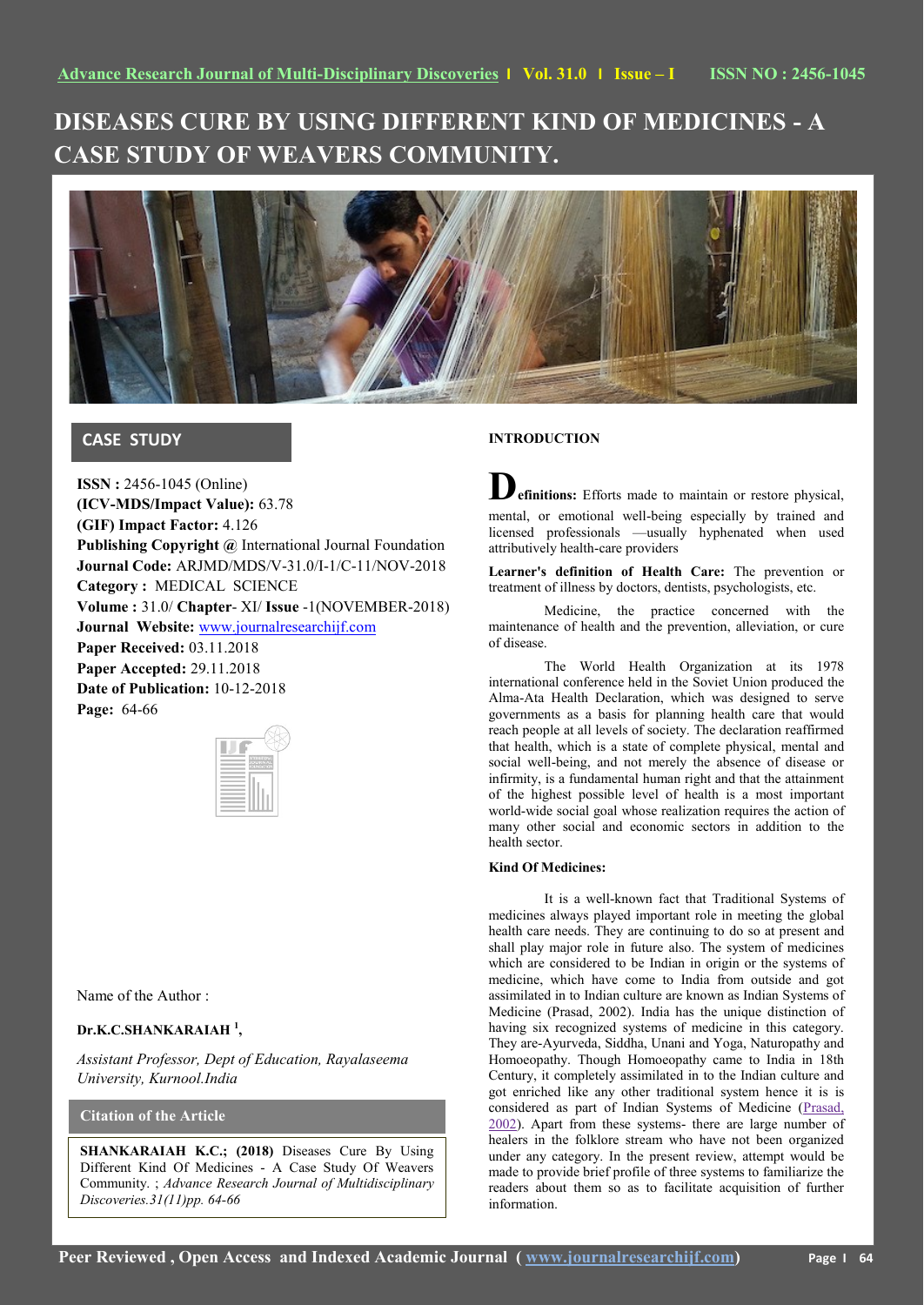JUE

The other major initiatives were establishment of a research Institute to take care of the R & D needs (Central Institute of Research in Indigenous System of Medicine (CIRISM)- in 1955); a Post Graduate Training Centre of Ayurveda in 1956- to impart Post graduate education; establishment of a Universitynamed Gujarat Ayurved University at Jamnagar in the Gujarat State in 1967; creation of Central Council of Indian Medicine (CCIM) in 1972 for regulating Education and Registration in Ayurveda, Siddha and Unani systems of medicine. A research council named Central Council for Research in Indian Medicine, Homoeopathy and Yoga (CCRIMH) was established in 1971. Subsequently, this council was bifurcated to create three separate councils -Central Council for Research in Ayurveda & Siddha (CCRAS), Central Council for Research in Unani Medicine (CCRUM), Central Council for Research in Homoeopathy (CCRH) and Central Council for Research in Naturopathy and Yoga (CCRNY). National Institute of Ayurveda (NIA) was established at Jaipur in Rajasthan state. Recently another University has been established known as Rajasthan Ayurved University- Jodhpur (Rajasthan state). A draft national policy for the development of Indian System of Medicine has been prepared which is available on the web site of Department of Ayurveda.

#### **II. OBJECTIVES OF THE STUDY**:

On the basis of variables, The Researcher framed objectives from the following.

- 1. To identify the diseases of cure by using different kinds of medicines among weavers Community to their Gender.
- 2. To find out the knowledge of diseases cure to have been used different types of Medicines to their Age.
- 3. To know the Awareness of diseases cure for using various kind of Medicines, according to Income of the Family.

#### **III. HYPOTHESIS OF THE STUDY**:

The Investigator have written Hypothesis with the Objectives of the topic.

- 1. There would not be significant difference between the Male and Female among Weavers Community of diseases cure by using different kinds of medicines.
- 2. They do not significance difference between the different Age group of Community Weavers regarding to diseases cure by using different kinds of medicines.
- 3. Weavers of the Community people, do not differ significance between the Income Status of the Family to diseases cure by using different kinds of medicines.

#### **IV. SAMPLE OF THE DATA**

The Investigator has been collected the data of diseases of cure by using different kinds of medicines in Kallur (Mandal )at Kurnool Town from Weavers Community of 140 samples to their Gender ,Different Age Groups and Income of the family. They should be used Simple Random sampling Method for making Sample Design.

#### **V. SAMPLE DESIGN OF THE STUDY:**

The sample Design did show from the following.

**Table-1: Sample Design of the study**

| Gender | <b>Age Groups</b> | <b>Total</b>          |     |
|--------|-------------------|-----------------------|-----|
|        | 31 to 35Years     | <b>36 to 40 years</b> |     |
| Male   | 35                | 35                    | 70  |
| Female |                   | 35                    | 70  |
| Total  |                   | 70                    | 140 |

#### **VI. TOOL FOR THE STUDY**

The Researcher conducted the interview scale about diseases cure by using different kinds of medicines.

#### **VII. STATISTICAL TECHNIQUES USED:**

The data was analysed using relevant statistical techniques are The descriptive statistics like Mean, Median, Mode, S.D, 't' test and correlation etc., to find out whether the differences in the independent variables accounted for significant differences in the dependent variables. The usual levels of significance viz., 0.05 levels had employed to test the significance of the obtained values.

#### **VIII. STATISTICAL ANALYSES AND INTERPRETATION OF THE DATA**

**Hypothesis 1:** To find out whether significance differences between the Male and Female of Weavers Community of diseases cure by using different kinds of medicines.

| Gender | Mean  | Median |      |
|--------|-------|--------|------|
| Male   | 53.73 | 52     | 5.77 |
| Female | 56.04 | эb     | -74  |

**Table-3: Mean, S.D and't'-value of Age group of Weavers Community regarding to diseases cure by using different kinds of medicines**.

| Table-2: Mean, Median and S.D value of Weavers<br>Community of diseases cure by using different kinds of<br>medicines, According to Gender.                                                                                                                                                                                                                                                                                                                                                                                          |                                                                |      |        |                                                                       |  |  |
|--------------------------------------------------------------------------------------------------------------------------------------------------------------------------------------------------------------------------------------------------------------------------------------------------------------------------------------------------------------------------------------------------------------------------------------------------------------------------------------------------------------------------------------|----------------------------------------------------------------|------|--------|-----------------------------------------------------------------------|--|--|
| Gender                                                                                                                                                                                                                                                                                                                                                                                                                                                                                                                               | Mean                                                           |      | Median | S.D                                                                   |  |  |
| Male                                                                                                                                                                                                                                                                                                                                                                                                                                                                                                                                 | 53.73                                                          |      | 52     | 5.77                                                                  |  |  |
| Female                                                                                                                                                                                                                                                                                                                                                                                                                                                                                                                               | 56.04                                                          |      | 56     | 6.74                                                                  |  |  |
| Males in all aspects to their using different kinds of Medicines of                                                                                                                                                                                                                                                                                                                                                                                                                                                                  | results suggest that Females have more Diseases cures than the |      |        | values of Mean $(53.73)$ , Median $(52)$ and S.D $(5.77)$ . When, the |  |  |
| the Weavers community society. Therefore, It refers to Males<br>have less knowledge of Diseases cure than the females by using<br>different kinds of Medicines in Weavers Community society.<br>Hypothesis 2: To find out whether significance differences<br>between the different Age group of Weavers Community<br>regarding to diseases cure by using different kinds of medicines.<br>Table-3: Mean, S.D and't'-value of Age group of Weavers<br>Community regarding to diseases cure by using different<br>kinds of medicines. |                                                                |      |        |                                                                       |  |  |
| <b>Group of Age</b>                                                                                                                                                                                                                                                                                                                                                                                                                                                                                                                  | Mean                                                           | S.D  |        | 't'-value                                                             |  |  |
| 31 to 35 years                                                                                                                                                                                                                                                                                                                                                                                                                                                                                                                       | 54.50                                                          | 5.61 |        | $(a)$ 0.72 Not significant                                            |  |  |

*Note: @'t' value is Not Significant at 0.05 level*

It could be denote that the obtained' t'value 0.72 is less than the' t' table value of 1.98 for Two tailed test and Not significant at the 0.05 level. The Null hypothesis was accepted. It thus implies that the Obtained correlation is not significant. This reveals that "There is no significant difference between the different Age group of Weavers Community regarding to diseases cure by using different kinds of medicines".

Hence, the hypothesis "There is no significant difference between the different Age group of Weavers Community regarding to diseases cure by using different kinds of medicines" was accepted. It is also concluded that there exists no relationship between Age group of Weavers Community regarding to diseases cure by using different kinds of medicines.

**Hypothesis 3:** To find out the significance differences between levels of the Income of Weavers Community to their diseases cure by using different kinds of medicines